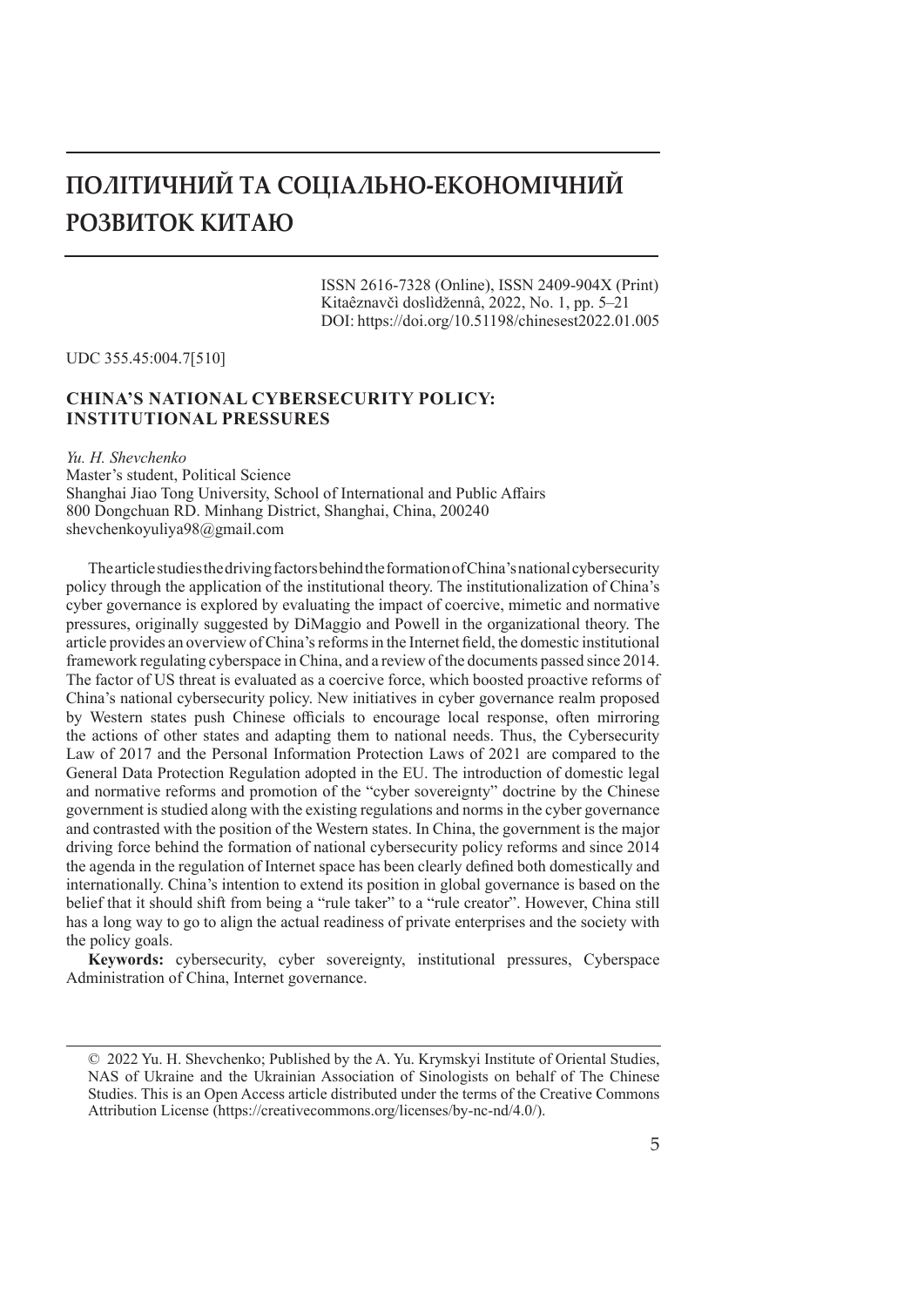## **НАЦІОНАЛЬНА ПОЛІТИКА КІБЕРБЕЗПЕКИ КИТАЮ: ІНСТИТУЦІОНАЛЬНИЙ ТИСК**

#### *Ю. Г. Шевченко*

У статті досліджуються рушійні чинники формування національної політики кібербезпеки Китаю через застосування інституційної теорії. Інституціоналізація кіберуправління в Китаї досліджується шляхом оцінки впливу примусового, міметичного та нормативного тиску, спочатку запропонованого Ді Маджіо та Пауеллом в організаційній теорії. У статті подано огляд реформ Китаю у сфері Інтернету, внутрішньої інституційної бази, що регулює кіберпростір у Китаї, та огляд документів, прийнятих з 2014 року. Фактор загрози США оцінюється як примусова сила, яка стимулювала активні реформи Китаю у сфері національної політики кібербезпеки. Нові ініціативи у сфері кіберурядування, запропоновані західними державами, спонукають китайських чиновників заохочувати місцеву реакцію, часто відображаючи дії інших держав і адаптуючи їх до національних потреб. Так, Закон про кібербезпеку 2017 року та Закон про захист персональної інформації 2021 року порівнюються із Загальним регламентом про захист даних, прийнятим в ЄС. Запровадження вітчизняних правових та нормативних реформ та просування доктрини "кіберсуверенітету" урядом Китаю досліджується поряд з наявними правилами та нормами в кіберурядуванні та протиставлено позиції західних держав. У Китаї уряд є основною рушійною силою формування національних реформ політики кібербезпеки, і з 2014 року порядок денний у регулюванні інтернет-простору чітко визначений як на внутрішньому, так і на міжнародному рівні. Намір Китаю розширити свої позиції в глобальному управлінні ґрунтується на переконанні, що він повинен перейти від "приймача правил" до "творця правил". Проте у Китаю ще багато попереду, щоб узгодити реальну готовність приватних підприємств і суспільства з цілями політики.

**Ключові слова:** кібербезпека, кіберсуверенітет, інституційний тиск, Адміністрація кіберпростору Китаю, управління Інтернетом.

**Introduction.** Cyberspace is consistently growing. Therefore, countries all around the globe strive to establish resilient national frameworks for cybersecurity. It is not an easy task, since the field is evolving at an unprecedented speed with countless computers, electronic devices, servers, routers, and fiber optic cables creating an interconnected cyberspace and being under permanent risk of getting disrupted or hacked. Meanwhile, cybersecurity is integral to economic prosperity, which is why countries need to secure national banking systems, online services, administration and government databases, etc. to support the nations' economic growth [Balke 2018]. As more resources are invested in the development of cutting-edge Internet technologies, the security considerations around those are now becoming a priority for central governments and respective institutions responsible for civil and military security.

Each state develops its national cybersecurity based on different incentive and pursues a varied strategy. According to the China Internet Network Information Center (CNNIC), at the end of December 2020, the country could boast 989 million internet users [Ghosh 2021]. As China has been getting increasingly dependent on various Internet assets, the Chinese authorities have been reacting accordingly. Over the span of the last decades, China's government significantly increased its emphasis on cyber security measures, while taking advantage of the opportunities that the world wide web provides [Raud 2016, *5*].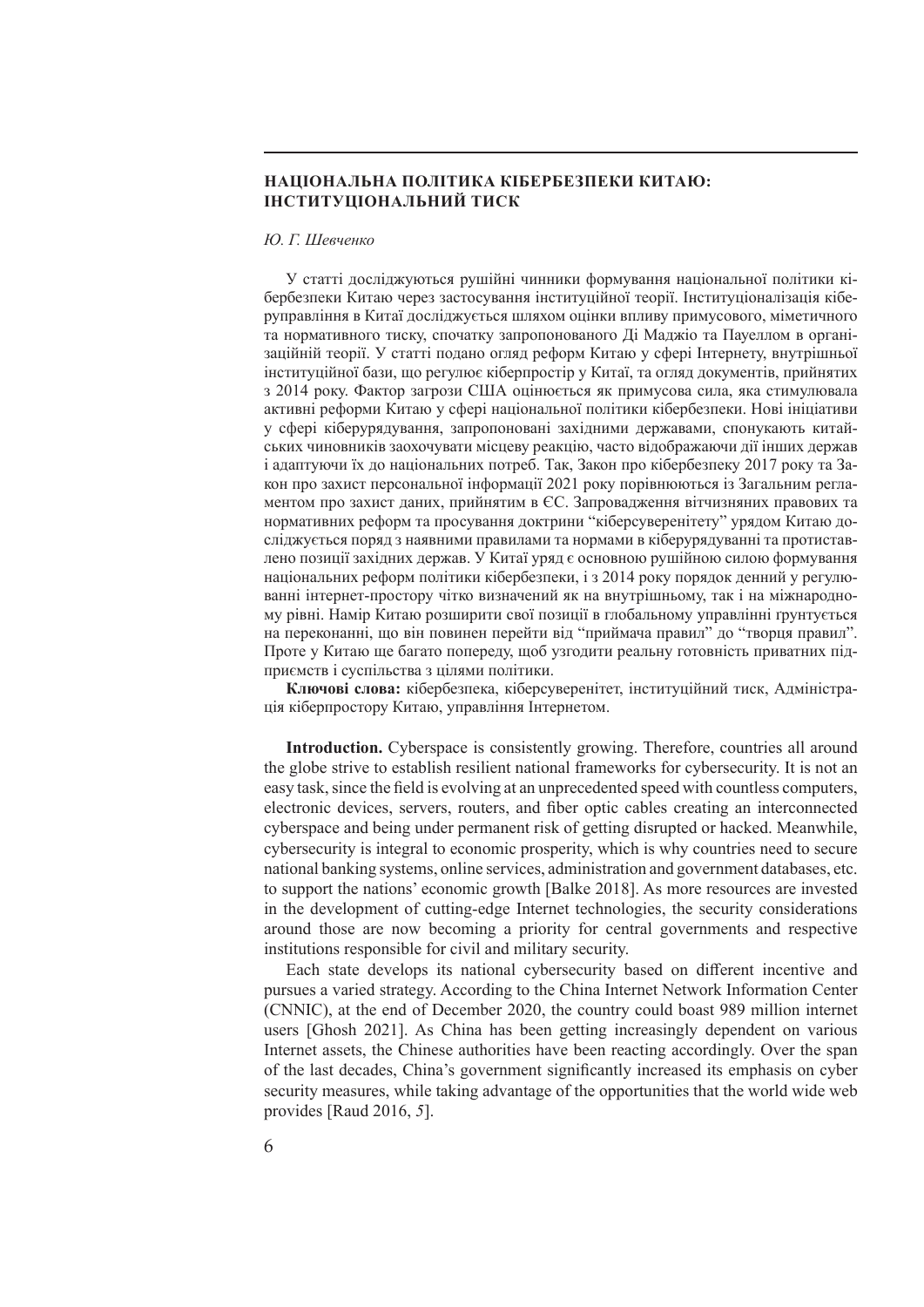While China's national cybersecurity framework has been explored by both by Western and domestic researchers, the avid interest in the variables affecting the process of cybergovernance and policy fromation is still present. The case of China is particularly worth exploring due to the progressive and fast-paced development of national cybercapabilities, active involvement in the formation of international 5G standard-setting, pursuit by the government of "cyber sovereignty" principles and on-going "strategic competition" with the US.

Solid theoretical approaches to comprehend the institutionalization of cyber governance structures both internationally and domestically are still in embryotic phase. A major reason for this is that cybersecurity is an interdisciplinary field, which rapidly evolves at a difference pace in different states. The largest and most comprehensive annual review of cybersecurity capabilities for the majority of countries is conducted by the UN's International Telecommunications Union (ITU)'s Global Cybersecurity Index (GCI). According to GCI, China went through gradual yet quick-paced growth of national Internet security landscape starting from 2014 [Table 1]. However, the report lacks the review of offensive capabilities. The qualitative assessment of the International Institute for Strategic Studies as a part of the "Cyber Power Project" views China as a second-tier cyber power, with strong chances of joining the US in the first tier soon [The International Institute for Strategic Studies 2021]. Large-N study proposed by the Harvard Belfer Center in 2020 introduces the National Cyber Power Index (NCPI), which ranks China as the second cyber power right after the US, leaving all other states behind [Voo… 2020].

In-depth research on China's cyber capabilities has been conducted by such researches as Jon R. Lindsay [2015], Cheung Tai Ming [2015], Xu Longdi [2014], Lu Chuanying [2016; 2020], Raud Mikk [2016] and Greg Austin [2018]. While providing significant contribution to the study of the topic, their research can be further strengthened by new application of underexplored theoretical frameworks and exploration of the roles played by institutional variables in the formation of China's national cybersecurity policy. In the present article the formation and development of China's national cybersecurity policy and the cyber-governance structure are explored through the perspective of the institutional theory, which prescribes that coercive, mimetic and normative pressures have an impact on institutional isomorphism.



**Table 1. China in the ITU's Global Cybersecurity Index [GCI]** *Source: [ITU]*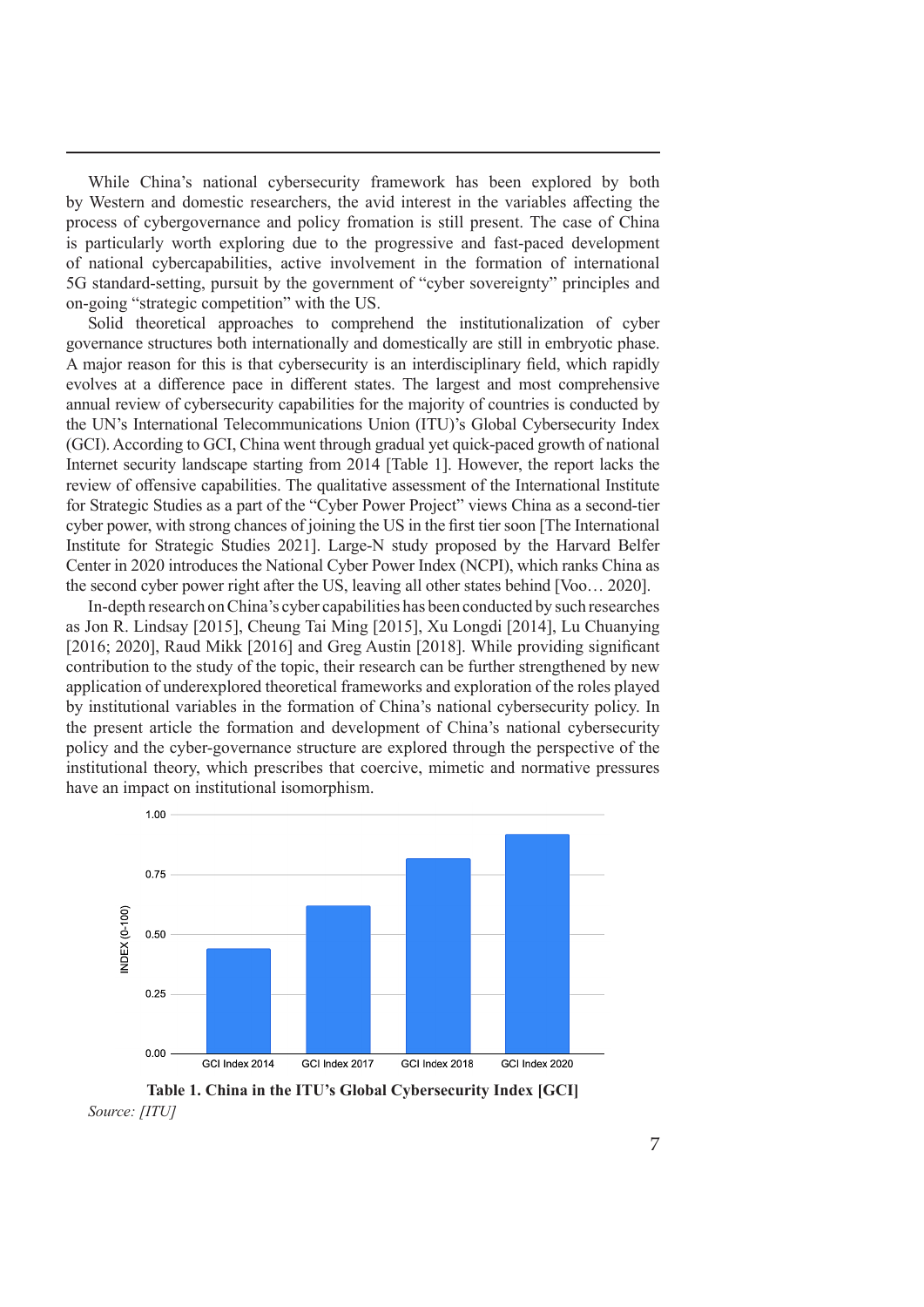**Theoretical Framework.** In this research, the institutional theory is applied to analyze the drivers behind the formation of the China's national cybersecurity institutional landscape. The theory was introduced in the late 1970s by John Meyer and Brian Rowan and since then it has become a popular perspective within management theory because of its ability to explain organizational behaviors that defy economic rationality. The general idea behind the theory is that the institutional environment can strongly influence the development of formal structures in an organization. As a result, for a while, it became a dominant approach specifically in organization studies.

When applying institutional theory in political discourse, it is important first to explore the concept of "institution". Jepperson [1991, *150*] writes that "institutions represent a social order or pattern that has attained a certain state or property". Based on this idea, institutions are not reproduced by "action", rather by reproductive procedures which sustain this pattern. Scott [1995, 33] states that "institutions consist of cognitive, normative and regulative structures and activities that provide stability and meaning to social behavior." Peters [2019, *157*] suggests that both definitions are too broad and their drawback is that they do not differentiate institutions from other forms of organization or social structure. Therefore, he suggests making some differentiation between institutions and organizations. Peters [2019, *149–156*] also discusses different contemporary approaches to institutions within sociology: the population ecology approach, institutionalization and isomorphism, formation of organizational archetypes, discursive institutionalism and institutional logics.

The institutionalization and isomorphism's main question is "Why do relatively similar forms of institutions emerge in very different social and political settings?". DiMaggio & Powell [1991, *64*] argue that bureaucratization and other forms of homogenization emerge out of the structuration of organizational fields. In 1983, after looking for an explanation of why organizations in a certain field tend to look and act similarly, DiMaggio & Powell [1991, *68*]. Identified and explained three "pressures" that determine how adopted behaviors and practices become isomorphically accepted by the organization field as a whole. These three forces are: coercive, normative, and mimetic.

Originally, the demands from entities that have resources on which an organization relies are referred to as coercive isomorphism. In organizational theory, professional norms and practices are referred to as normative isomorphism. DiMaggio & Powell [1983, *152*] described it as the "collective struggle of members of an occupation to define the conditions and methods of their work". When an organization is undecided on which strategy to follow, mimetic isomorphism occurs due to the practice of copying successful organizations in their practices [DiMaggio & Powell 1991, *68–73*; Safa, Von Solms and Furnell 2016; Daddi… 2019].

By examining and measuring the organizational field around these three pressures it is possible to understand convergence on homogenized practices and accepted behaviors in organizations. So coercive, normative, and mimetic pressures can guide the institutionalization of organizations. The usage of these three pressures has been already widely applied in the study of isomorphism of ICT practices in organizations [Teo, Wei and Benbasat 2003; Liang… 2007; Daddi… 2019]. Organizations are subject to these pressures because of the need to obtain legitimacy in the eyes of external constituents [e. g. clients, trade associations, regulatory actors, etc.] in order to profitably pursue their business objectives [Daddi… 2019].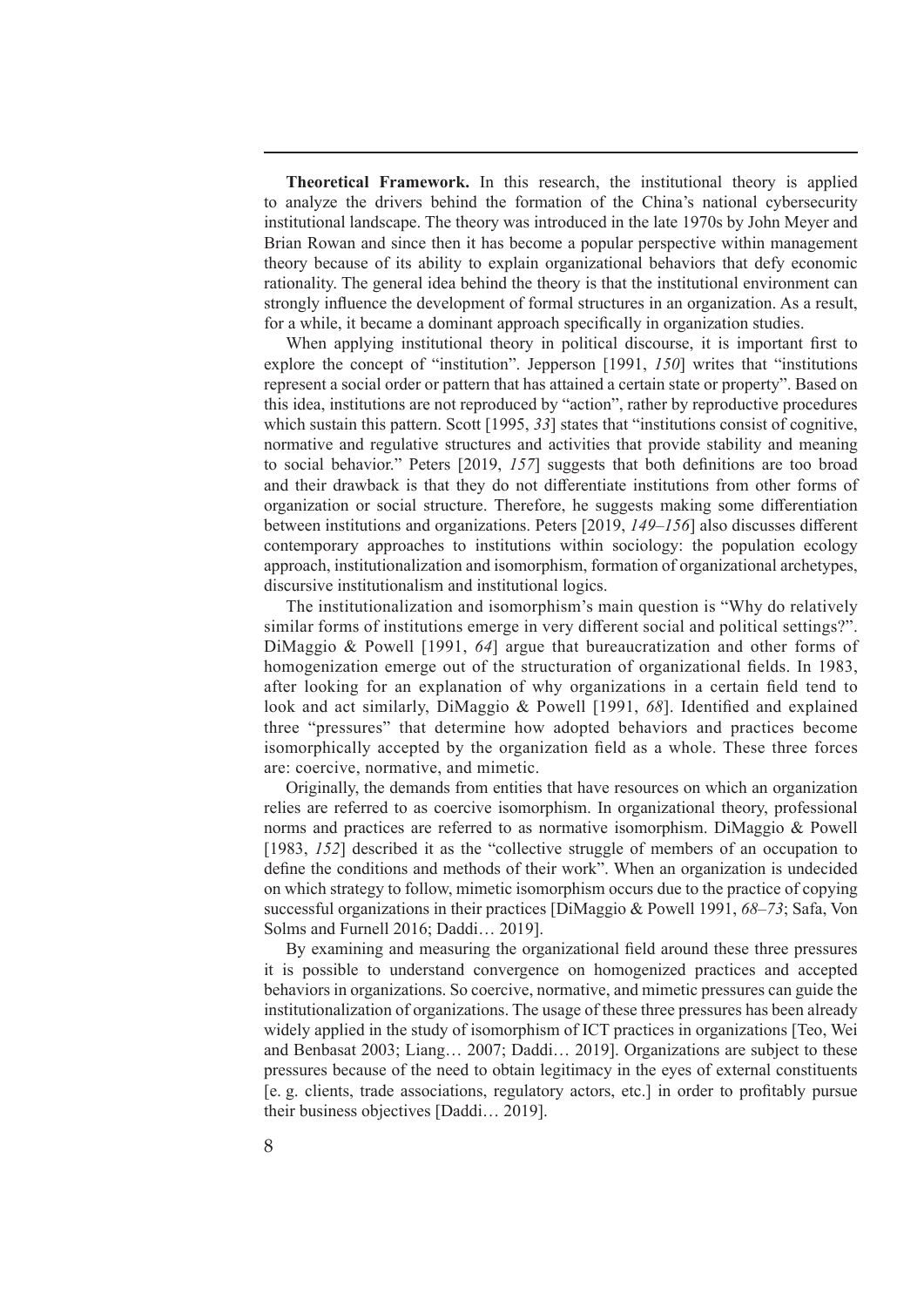Björck [2004] is among the first to present arguments in favour of deploying institutional theory in Information System/ Information Technology (IS/IT) security research by studying the adoption of ICT regulations in organizations. Hovav & D'Arcy [2012] call for applying institutional theory to understand better compliance of organizations with information security regulations, standards, and policies. Teo, Wei, and Benbasat [2003] demonstrated that three institutional pressures can potentially impact organizations' intention to adopt interorganizational linkages. Liang et al. [2007] found that these institutional forces can influence the beliefs and participation of top management in assimilation of enterprise resource planning (ERP) systems. Their theoretical framework is grounded in the proposition that institutional forces affect organizational behavior after being mediated by the top management. Zheng, Huang, Chen & Zhang (2013) studied e-governance in public administration organizations and explored the varying degree of mimetic, normative and coercive pressures in this context. Daddi et al. [2019] test their hypotheses that coercive pressures are negatively related to the change in managerial sensitivity, while normative and mimetic pressures are positively related to it. Jeyaraj & Zadeh [2020] examine how organizational cybersecurity responses become isomorphic over time. Drawing on institutional theory, this study theorizes that mimetic pressures, normative pressures, and coercive pressures impact cybersecurity responses. Their findings show that mimetic pressures were significant over time while coercive pressures were significant in the near-term and normative pressures were significant in the long-term.

Singh & Alshammari [2020] claim that despite multiple applications of institutional theory in the ICT field in general, there are scant attempts to apply it in the critical area of cybersecurity. The authors select this theory due to its scope and its lack of application to the area of cybersecurity in order to study the case of Saudi Arabia. Also, the authors make a suggestion that the concept of three pressures could be used at the level of the country, instead of an organizational or individual level. This idea can thus be applied to the analysis of the broad variety of factors (e. g. internal / external or governmental / private sector) influencing the institutionalization of cybersecurity in countries around the world.

Thus, in the following section the formation of China's national cybersecurity framework is explored based on the three institutional pressures – coercive, mimetic and normative.

### **China's National Cybersecurity Policy**

**General overview.** China enjoys a great level of self-reliance in space-based intelligence, surveillance, and reconnaissance (ISR) capabilities, and invests heavily in R&D associated with quantum technologies and AI. These initiatives are strongly supported on the government level. It can be seen that in China the government serves as a locomotive of main reforms in the cybersecurity policy, while the private sector still needs some time to catch up with the strategic goals outlined in the normative documents. Institutional rearrangement pioneered by Xi's administration paved the way to the efficient functioning of the government apparatus both in civil and military security domains.

Many enterprises in China have gradually become aware of the impact of network security on their potential for survival. As a result, technology and management strategies are developing rapidly. China also holds a world-leading position in e-commerce, which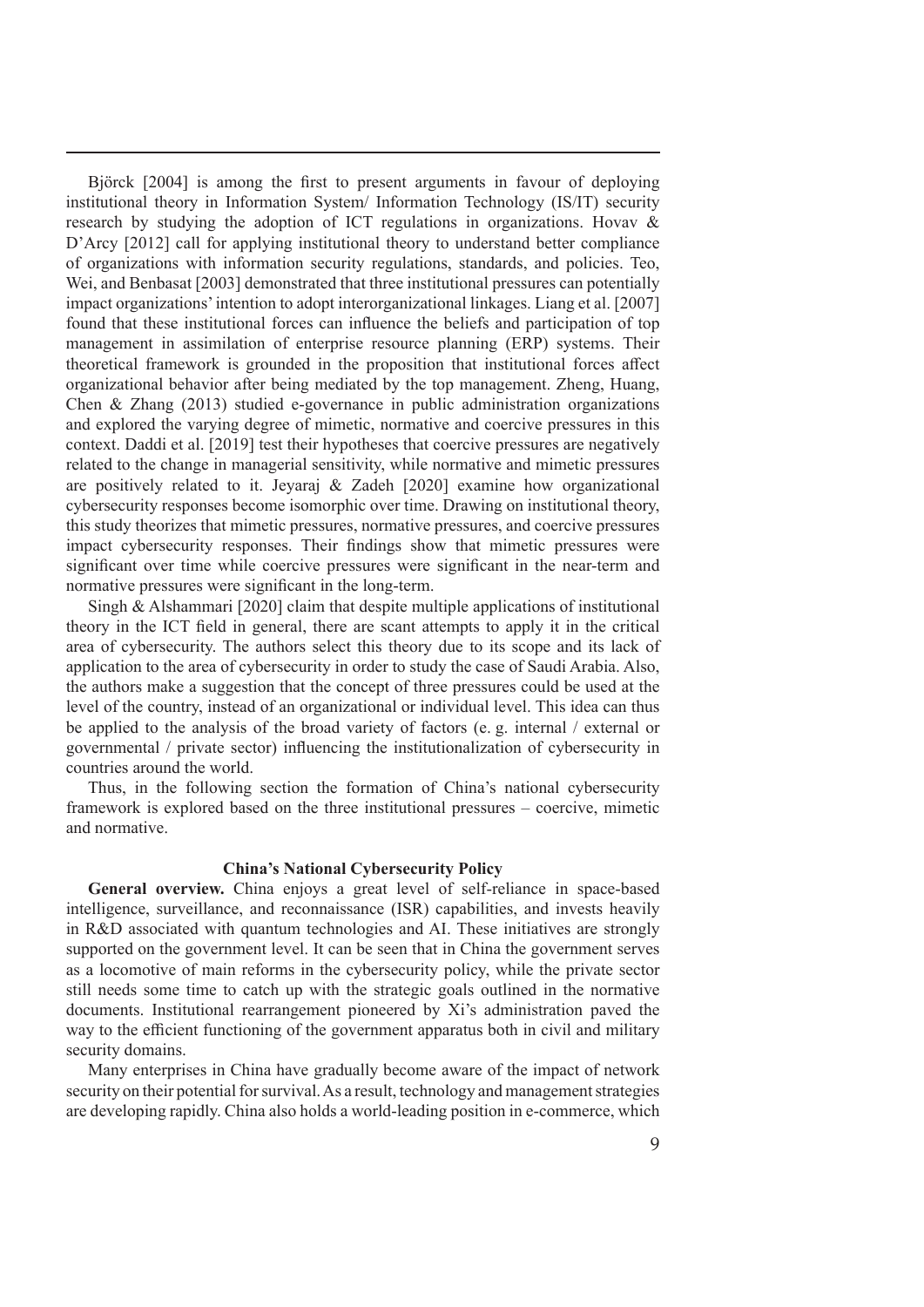accounts for over one-third of the country's total GDP and saw a 10 percent growth on a yearly basis to over 39 trillion RMB (US\$6 trillion) in 2020 [The State Council 2021]. However, ongoing dependence on foreign vendors for major cyber-technologies, e. g. Microsoft, Cisco, Qualcomm and IBM, is still a shortcoming despite the "Made in China 2025" strategy [The International Institute for Strategic Studies 2021; Austin 2018]. China also has not created a solid alternative operating system to replace Windows or macOS. Cyber-security research and education in China is still developing.

The Chinese state's approach to cybersecurity is grounded in "information security" and social stability. For Chinese authorities, public order in cyberspace is intricately connected to public order in physical space [Jiang 2020, *13*]. Many non-authoritative civilian and military Chinese sources acknowledge that back in 2013 China's cyberinfrastructure and internet laws were vulnerable and weak compared to those of other countries. Non-authoritative sources repeatedly asserted that China was highly vulnerable to cyberattacks because it relies primarily on developed countries – and especially the United States – for core network technologies [Swaine 2013].

On the legal and conceptual side, China's intention of becoming a cyber power was reflected in its military strategy released in 2015 and further described in the first formal national cybesecurity strategy in 2016. This document was passed quite timely, because the Chinese government has also declared high aspirations for the domestic production of the fundamental internet technologies it relies on, seeking to become a world leader in such technologies by 2030 [The International Institute for Strategic Studies 2021, *89*]. The next major milestone was the enactment of the Cybersecurity Law in 2017, which became a legal framework for dealing with cybersecurity and data regulation that aligns these piecemeal rules [Cyber Magazine 2021]. It was then followed by the adoption of the Data Security Law and Personal Information Protection Law in 2021.

The main body in charge of Internet regulations is the Cyberspace Administration of China (CAC). On the civilian side, CAC has become the focal point of all cyberspace policy, although powerful independent nodes remain – such as the Ministry of Public Security (MPS), the Ministry of State Security (MSS) and the Ministry of Industry and Information Technology. According to Austin [2018], the distinction of responsibilities between these bureaus is often very vague. In the military field, the Strategic Support Force (SSF) was established in 2015. It encompasses most of PLA's cyber capabilities. However, similarly, as with the civil structures, SSF was formed based on the restructuring of existing units under a consolidated command structure [The International Institute for Strategic Studies 2021]. It reports directly to the Central Military Commission and consolidates cyber-related operations under one roof, while previously these functions were performed by the different PLA units.

Today China actively participates in cyberspace governance mechanisms at the multilateral and international levels, whether it is the Group of Governmental Experts on Information Security under the UN framework, the International Telecommunication Union, the World Summit on the Information Society, the Internet Governance Forum, or outside the UN framework [Lu 2016]. Chinese officials are determined to influence cyberspace and its guiding principles. For example, the Chinese representative's formal speech at the Budapest Conference on Cyberspace in 2012 contained remarks criticizing the US for militarizing cyberspace and unjustly dividing cyber resources among mainly developed governments to retain its dominance [Raud 2016, *8*]. This is why China is determined to play a critical role in developing an alternative common and inclusive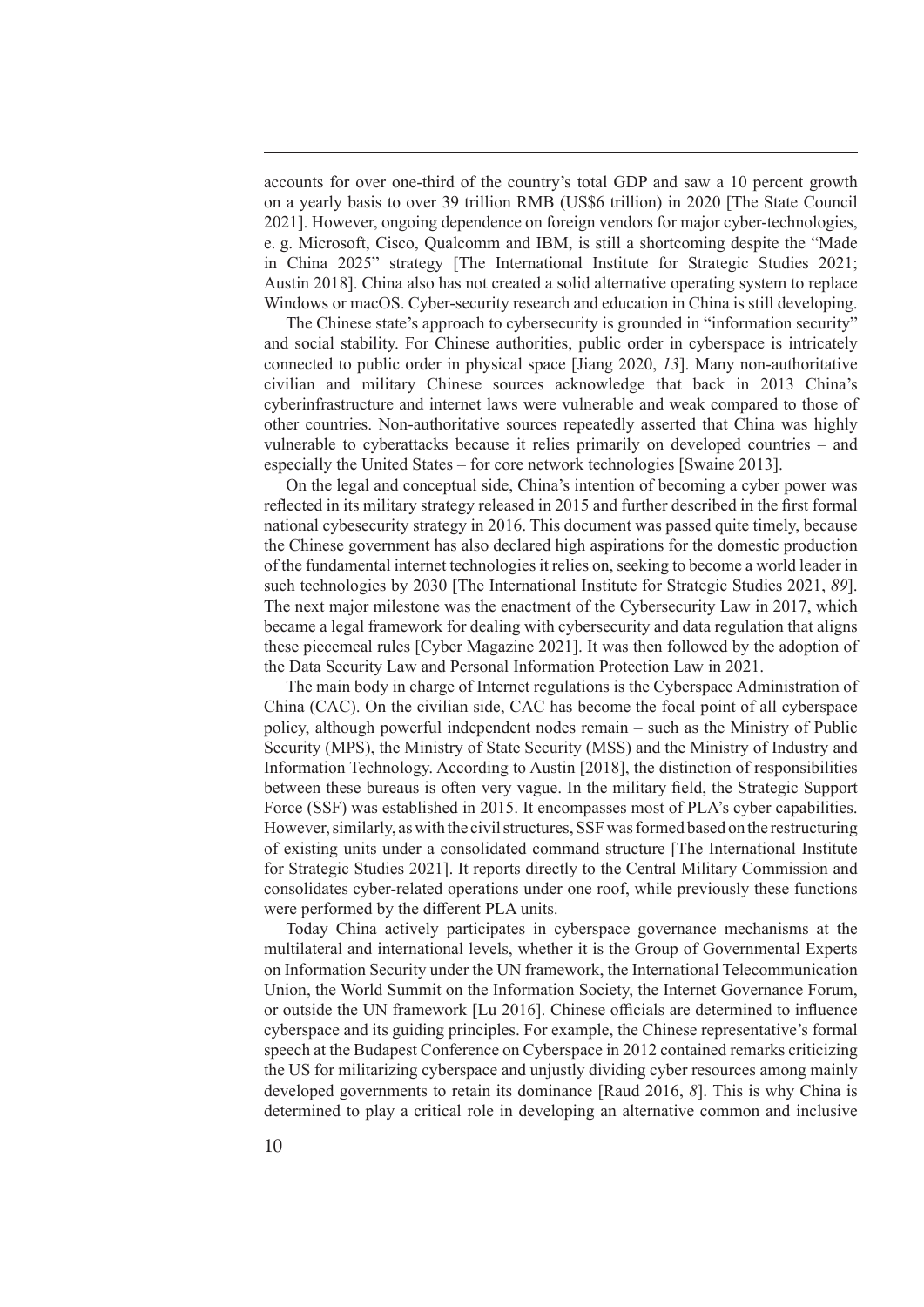global Internet governance model that more equally redistributes digital resources and governance rights as an opposition to Western initiatives. The International Strategy of Cooperation on Cyberspace issued by the Ministry of Foreign Affairs and the Cyberspace Administration of China in 2017 is also illustrative of this standpoint. Chapter 2 of the document calls for rejecting the Cold War mentality, zero-sum game and double standards, and upholding peace through cooperation [Xinhua 2017].

#### **Pressures**

**Coercive.** Coercive isomorphism is originally defined as the pressures from entities that have resources on which an organization depends [DiMaggio & Powell 1991, *68–73*]. If applied to the context of international relations, coercive pressure can mean factors which stem from angst caused by dependence on other governments or national incapability to provide the necessary degree of security, i.e. dependence on external circumstances.

Many researchers draw attention to potential external threats to China's network security as the key factors leading to the formation of modern cybersecurity framework. To a large extent, the spike in China's activization of national efforts in establishing cybersecurity resilience is attributed to the rising concerns about cyber military and espionage activities of the United States. This involves witnessing Washington's offensive capabilities after Stuxnet attack on Iran, revelations made by Edward Snowden in June 2013 [Swaine 2013; Lu 2016; Austin 2018; Jiang 2020], as well as increasing effort in the United States to develop its cyber military power [Austin 2018, *9*].

In 2013, after a decade of partially successful reforms aimed at enhancing the country's cyber capabilities, the Chinese government became deeply concerned by the revelations in the leaks by US defector Edward Snowden. The leaks made evident the persistent difference between the US and China on cyber capacity, and notably the fragility of China's cyber defences [Swaine 2013]. The United States' employment of counter-technology is an example of the blurred borders between the government's objective of avoiding terrorist acts and public usage of defensive technologies [Balke 2018, *140–141*]. Chinese officials and academics also claim that most of the attacks on Chinese computers originate in the United States, with about 34.000 cyberattacks from the United States targeting China [Li and Xing 2012, *4*]. While the exact figures are debatable, it is undeniable that a large amount of malicious Internet activity originates from or passes through the United States.

Dependence on the US in terms of Internet configuration is another coercive factor [Raud 2016]. The Internet Corporation for Assigned Names and Numbers (ICANN) is located in California under federal US jurisdiction, even though it is technically independent of the US government [Raud 2016, *8*]. It is responsible for the management of Internet root name servers, domain name systems, and IP addresses worldwide, which creates dependability for all other states worldwide.

Before major reforms, China considered itself a vulnerable target overshadowed by American dominance in information technologies and military offense/defense capacities. A study produced by the National Computer Network Emergency Response Technical Team/Coordination Center of China named America, Canada and Russia as the top sources of hostile cyberattacks on Chinese targets at 63 percent, 17 percent and 2 percent respectively. The same research indicates 14.752 Trojan or botnet-infected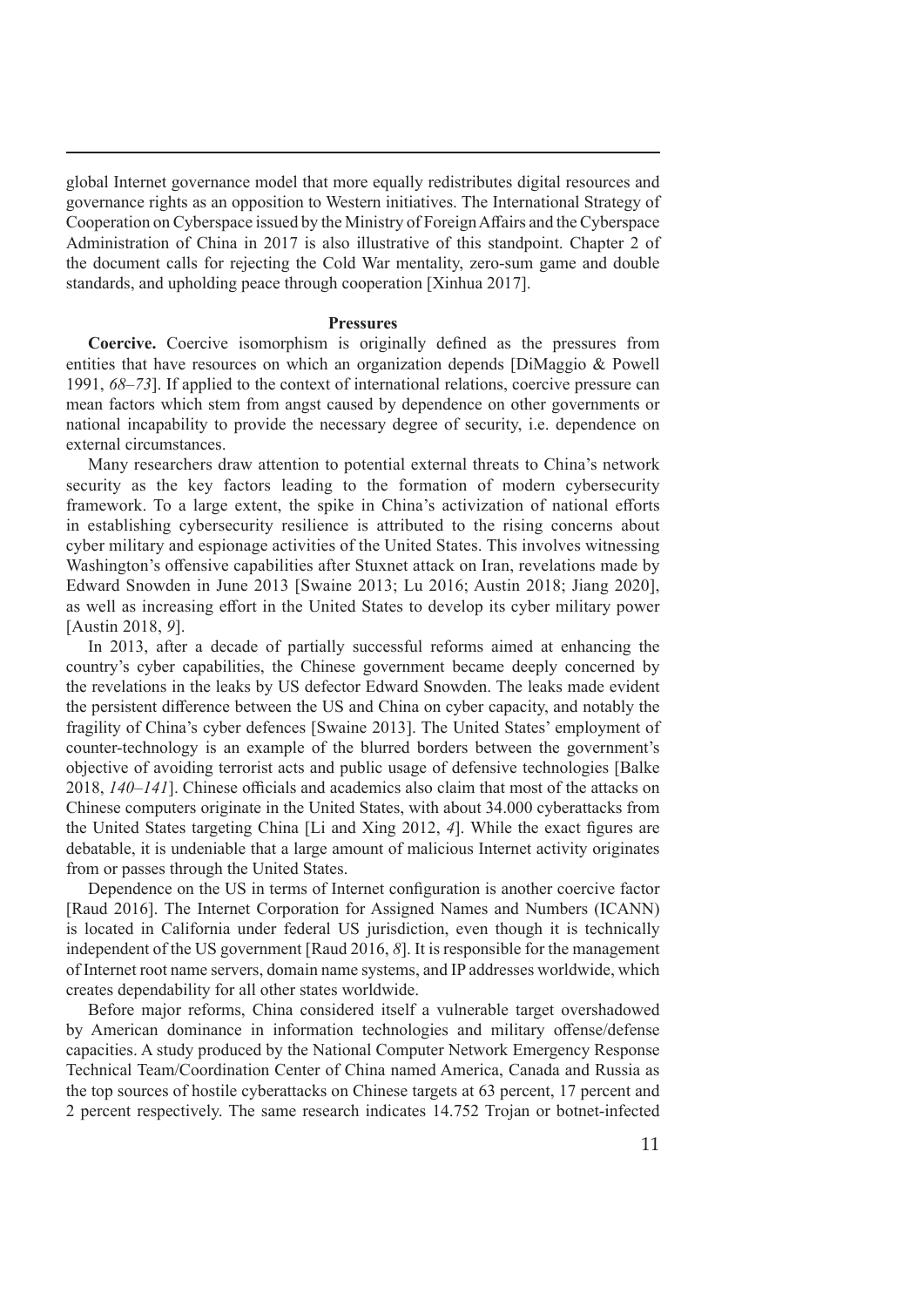servers based in the U. S. controlled 3.34 million host computers within China in 2018, an increase of 90.8 percent from 2017 [Jiang 2020, *15*].

Based on the analysis of Swaine [2013], many quasi- and nonauthoritative Chinese sources assert that U. S. dominance and de facto control over Internet technologies and the cyberinfrastructure is unfair, presenting a source of instability and potential danger for the global cybersystem. Chinese government sources and academic circles raised similar concerns. After studying the trends in US-China rivalry in the field of ICT security during 2010–2015, Wang Xiang [2016] warns about the risk of falling into "Thucydides Trap" because of getting trapped in rivalry over cybersecurity issues, while the driving force behind the ongoing expansion of cyber capabilities in both countries is the lack of trust [Wang 2016, *39*; Levite and Lyu 2019]. The interests of US and China differ along five domains: ideological, security regulation, diplomacy, international trade and in the research field. Fudan University Professor Cai Cuihong [2018] also reviews US-China relations regarding Internet space regulation from geopolitical lens and indicates that the cyber game led by the United States poses a threat to the global cyber security situation.

The newly released 2019 white paper states the Chinese military needs to adapt to the "new era" of strategic competition by strengthening its preparedness and improving its combat capabilities to match China's global standing while preserving global peace [The State Council Information Office 2019]. The white paper makes it clear that China is interested in applying cutting-edge technologies to the military domain including artificial intelligence, big data, cloud computing, quantum computing, and the Internet of Things (IoT) [Jiang 2020].

The Washington's continual criticism of Chinese policies reinforces the Chinese government's isolationist stance. As a result, China has increased its Internet security and developed its own information technology in recent years as part of its quest for technical independence. For example, starting from 2015, 15 percent of computers in official offices across China have started to convert from Windows to Chinese-owned operating systems [Balke 2018, *147*]. Mikk Raud also writes that since China is concerned about the US using its status and influence as the world's leading technology power to establish international rules and norms, Beijing often justifies its actions in cyberspace as a response to hostile developments by the US military [Raud 2016, *7–8*].

China saw itself not as an initiator, but rather a victim of cyberattacks [Balke 2018], often condemning similar hacking by the United States of Chinese computer systems. The rapid changes brought about by the strengthening of US position in the cyberspace, led China to recognize the weaknesses in the domestic cybersecurity industry and come up with more drastic political, legal and military measures.

**Mimetic.** Originally, mimetic isomorphism refers to imitating successful organizations when an organization is uncertain about which strategy to pursue. When applied to the study of national cybersecurity frameworks, some states can follow the suit of a particular "model" state as a point of reference. In the case of China, more often than not, new trends in cybersecurity in Western states push Chinese officials to encourage local response, often mirroring the actions of others and adapting them to national needs.

EU's movement towards General Data Protection Regulation (GDPR) nudged China to establish more robust personal data protection policies [Jiang 2020] and it forged its own path towards personal data protection. Passed in 2017, China's Cybersecurity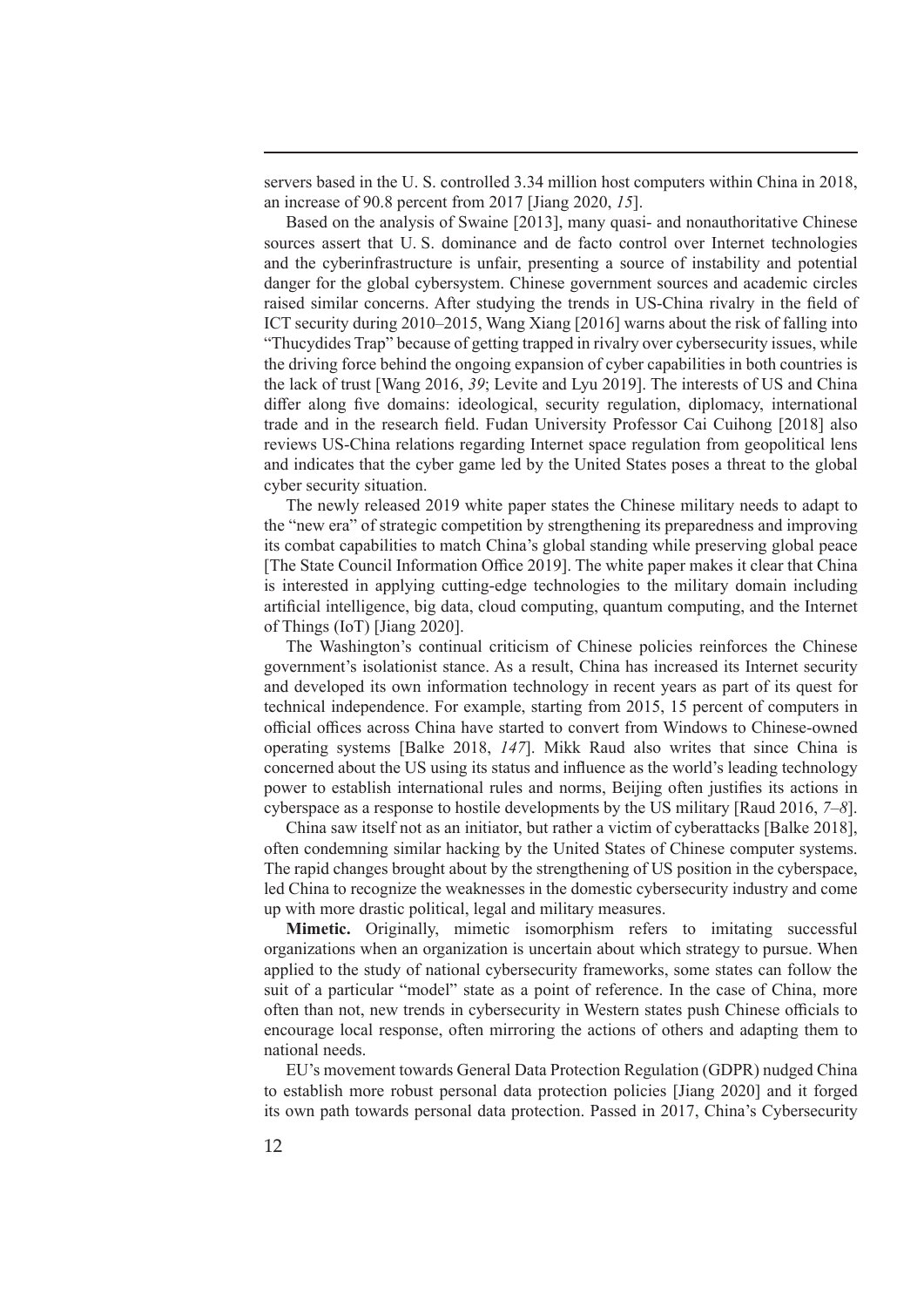Law like the GDPR outlines the rights of data objects, specifies the obligations for data controllers, and endorses the principles of data security, user consent, minimization of data collection, data anonymization and other protective measures. Similar to GDPR, China's Law guarantees a range of rights for data subjects. However, the rights provided in China's Cybersecurity Law are more limited in type and scope.

EU's GDPR was finally approved and entered into force in 2018 and its influence on China's legal relations continued. On 1 November 2021, the Chinese government introduced the Personal Information Protection Law (PIPL) that attempts to comprehensively regulate the storage, transfer, and processing of personal data [NPC 2021]. At first, it seemed that China would use the US's simpler regulatory structure as a blueprint for creating its own. However, there was a shift towards the European GDPR not long after.

The final text confirms these "mimetic" efforts, since large sections of the document contain similar regulations and even almost identical phrases. For example, similar to GDPR, the PILP also sets out the specific rights which data subjects are entitled to under it and sets up obligations for the personal information processor [Zhang, 2021]. Regarding personal individual information rights, the PIPL also aligns extensively with the GDPR [Deng and Dai 2021]. "Personal information" and "processing of personal information" are defined similarly in both the GDPR and the PIPL. Similarly to the GDPR, the PIPL extends its territorial scope to the processing of personal information outside of China and requires organizations to have a lawful basis to process personal information [Ke… 2021]. The newly enacted PIPL is more focused with safeguarding individual rights and interests against large digital businesses. It also serves two additional purposes for the Party and state leadership: first, it is a component of the broader anticorruption campaign, which is expected to increase public trust in institutions; secondly, it fits into a strategy of regulating and restricting digital firms [Daum 2021].

**Normative.** In organizational theory, normative isomorphism refers to professional standards and practices established by education and training methods, professional networks, and movements of employees among firms [DiMaggio and Powell 1991, *68–73*]. In political science, it refers to compliance with international norms and community expectations [Singh and Alshammari 2020]. However, divergences in national laws and interpretation of present international standards are still being handled, and not every single element of how international law and its specialized bodies relate to cyber operations has been sorted out yet. Internet governance, Internet freedom, online privacy, cyber espionage, cyber-crime, and cyber wars are just a few of the topics that lie under the umbrella of cybersecurity rules [Clarke 2013, *11*].

Since accessing the Internet in 1994, China has formulated various forms of international network policies to integrate into the international cyberspace system. To integrate into globalization, one must fully participate in the international system. With China's growing influence in international affairs and increasing dependence on the Internet, active participation in cyberspace governance is also an important path and way to safeguard national interests. China's cyber policy is largely influenced by the international cyberspace governance situation, and has been developed and improved in the interaction with the international cyberspace governance system, showing the characteristics of multi-domain, multi-level and multi-subject [Lu 2016].

Clarke [2013] writes that in terms of cyber governance there are currently two opposing visions: US and many European states are in favour of multistakeholder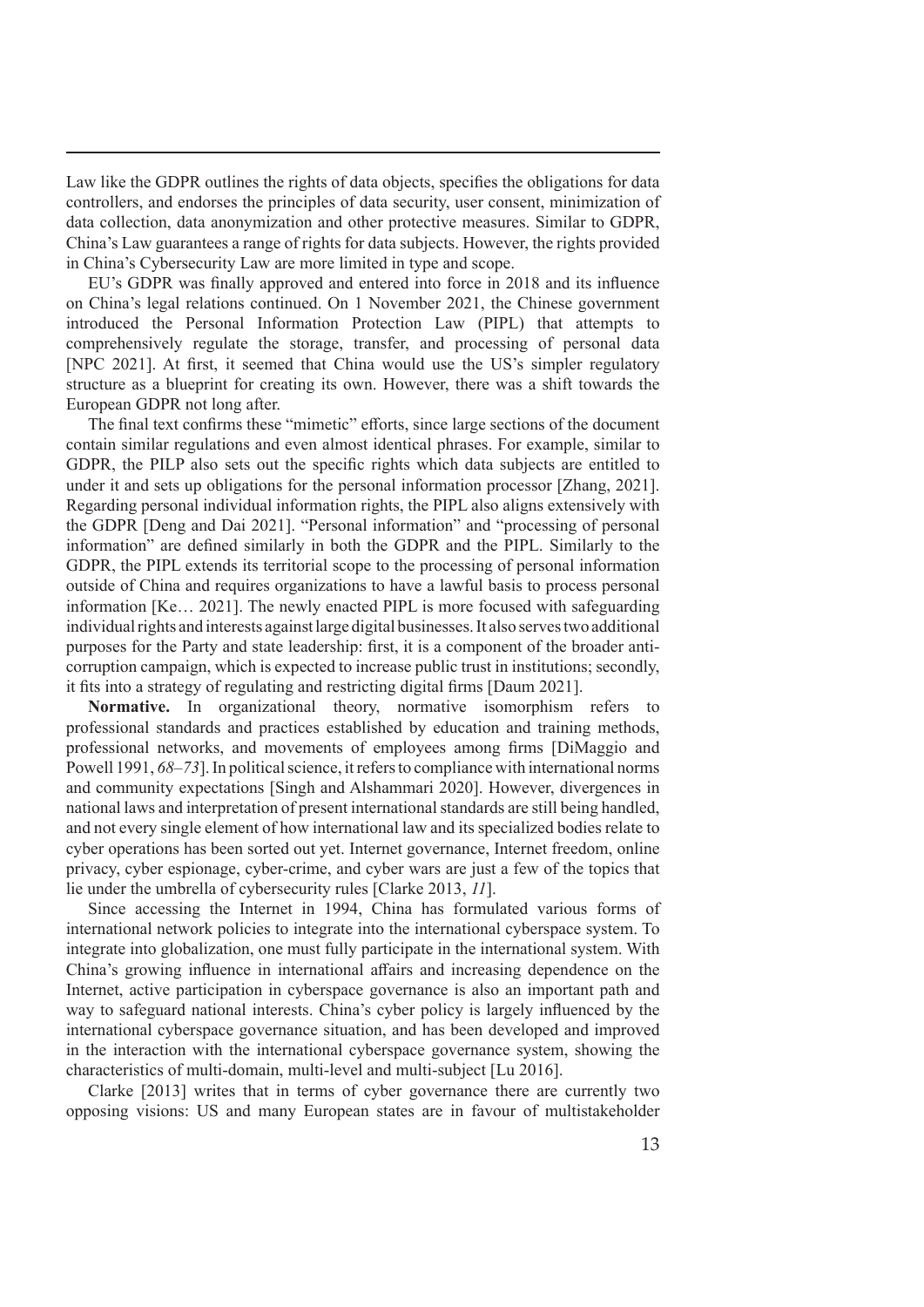approach and advocate that non-profit organizations such as ICANN, ruled the Internet, while China and Russia are more inclined to support the central role of the ITU in the regulation of norms and standards [Clarke 2013, *13*; Ping 2018].

China is also one of the strongest proponents of cyber sovereignty. According to China's official position, cyber sovereignty serves as the cornerstone for a new international code of conduct for cyberspace, which extends the UN Charter's principle of sovereignty to cyberspace. Huang and Mačák [2017] oppose the idea of focusing too much on studying the division between these competing camps. Rather, the emerging picture reveals a web of relationships and views that reflect an overall trajectory of convergence, even if modest in scope. Ultimately, all states bear responsibility for collaboration and the dangers of isolation in the area of global cyber governance.

The building by the international community of an international cyber security architecture is still in the early stages of exploration, and cooperation and dialogue on cyber security issues are taking place simultaneously at several levels, including global (United Nations), regional (NATO, EU, Shanghai Cooperation Organization) and bilateral mechanisms. The UN and its member states reviewed two primary procedures in defining international cyber rules, one sponsored by the US and the other by Russia, during the UN's first global forum on cyber norms in September 2019. The Russiabacked Open-Ended Working Group (OEWG) focuses on achieving an agreement on internet sovereignty and non-interference in nations' political affairs, whereas the US-backed Group of Governmental Experts (GGE) stresses a free and open cyberspace environment [Kiyan 2021]. While there have been few state-led attempts to interpret existing or generate new legal standards, some nations have been able to agree on voluntary, politically binding confidence-building measures (CBMs). For example, in December 2013, the OSCE's member parties, including the United States and Russia, endorsed a list of 11 cyber-related CBMs.

Bilateral collaboration sometimes precedes multilateral accords, and cyber standards are frequently developed between the most sophisticated cyber nations. For example, in 2013, the United States and Russia reached an agreement on ICT-related CBMs, and in 2015, the United States and China negotiated an accord governing cyber operations. The Budapest Convention on Cybercrime, signed back in 2001, is currently the largest binding agreement on legal aspects of cybercrime. Even though it includes 65 states, neither China nor Russia are its members.

China's activities around international legal rules in cyberspace have been at an all-time high since 2014, when China began developing a digital military strategy. The dedication was also demonstrated by a governmental restructure that resulted in the establishment of the Chinese Cyberspace Administration, which was tasked with assisting the newly reorganized Central Leading Group on Informatization and Cyber Security. China's stance to international legal principles for cyberspace has also changed as a result of these actions [Austin 2016, *197*].

Taking into account the scarcity of binding intra-governmental agreements in cyber regulation, Chinese government is determined to use the momentum and become a norm-setter either by opposing the Western states in some of principles or by seeking common ground on bilateral level in areas which can benefit China's national interests. From the Chinese perspective, the existing multi-stakeholder platforms are fragmented and divided with limited function and authorization, and confined to specific areas, regions or interests, with the overall framework lacking in design and coordination.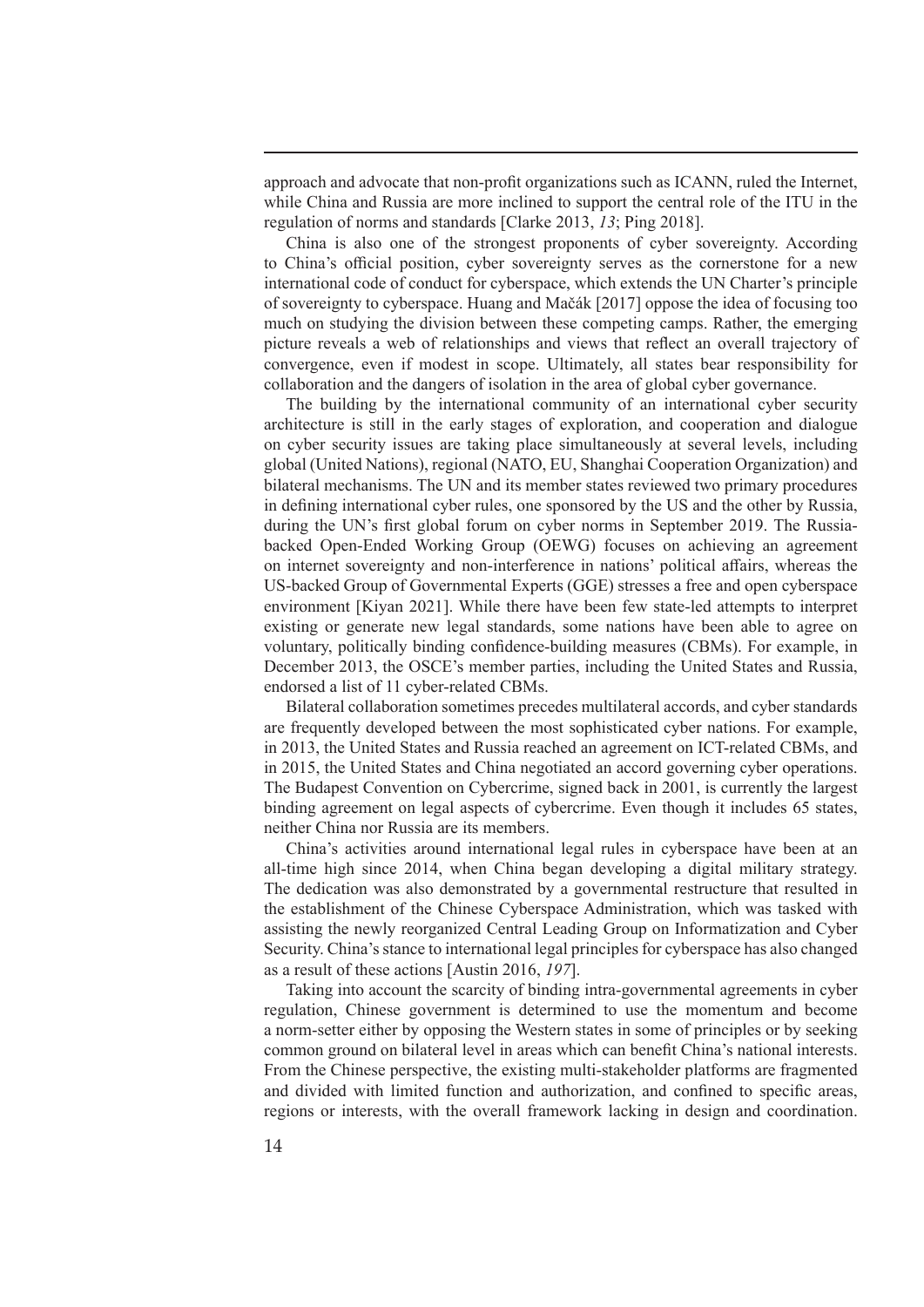Instead, China prefers the multilateral model, which is top-down, state-centric, and coordinated in nature. As it ascribes a decisive role to national governments, the primary forum for this governance model is the UN and its specialized agency, the ITU [Huang and Mačák 2017, *18*]. Same principles were outlined in the International Strategy of Cooperation on Cyberspace published by China's Ministry of Foreign Affairs and the Cyberspace Administration of China in 2017.

Instead of fragmenting Internet governance, China, according to Mueller [2017], practices alignment, motivating other nations to internalize and embrace a model of Internet governance that "re-aligns control of communications with national state jurisdictional borders" [Huang and Mačák, 2017, *18–19*]. This attitude is mirrored in China's five-year plan for 2016–2020, which for the first time officially recommends that China "actively engages in the establishment of international norms on the Internet". Chinese officials have regularly used the image of cyberspace as a road system with considerable traffic but no comprehensive "traffic laws" to justify their position. The combined Sino-Russian proposal for an International Code of Conduct for Information Security is the first such attempt to draft such "traffic regulations" with global reach, at least in Asia. Many of the themes of the SCO's formal 2009 Information Security Agreement are reflected in the Yekaterinburg Agreement. In addition, in 2015, China and Russia signed a bilateral agreement aiming at enhancing information security cooperation between the two nations.

These actions, taken together, demonstrate China's intention to extend its position in global governance, based on the belief that it should shift from being a "rule taker" to a "rule creator". To achieve this, Chinese government has tailored all of its domestic regulations and strategies to conform with the principle of "cyber sovereignty" and chose to keep pushing its agenda at the OEWG process. It signals of China's intention to focus on the UN as the primary norm-setting body and take an active role in the negotiations of the OEWG till 2025 as opposed to engaging into binding multi-party agreements outside the UN-framework.

**Conclusion.** Over the course of the past decade, China has built a solid cybersecurity framework and formulated the main policy goals in a set of strategic documents. The government's vision was backed by actual institutional reorganization within civil and military agencies based on the existing expertise of multiple departments responsible for network security. Just like many states around the globe were dormant about active reforms of the cybersecurity field at the beginning of the 21st century, the first initiatives by the Chinese government lacked strategic coherence, clear distinction of responsibilities among institutions, and incentives to take a proactive stance on the global arena regarding Internet governance.

Three types of pressures discussed in the article – coercive, mimetic, and normative – contributed to the study of various variables affecting the formation of China's national cybersecurity policy. Rising concerns about cyber military and espionage activities of the US (revealed after the NSA scandal in 2013), increasing effort in the US to develop its cyber military power spiked the debates about China's dependence on the US in the Internet field, and downsides of the national level of cybersecurity. By paying close attention to the legal and governmental reforms in the cyber field by Western states, the Chinese government reacted by introducing independent yet "mirroring" reforms and decided to become the main promoter of the "cyber sovereignty" doctrine in the further formation of the global Internet governance principles in opposition to the US-led coalition.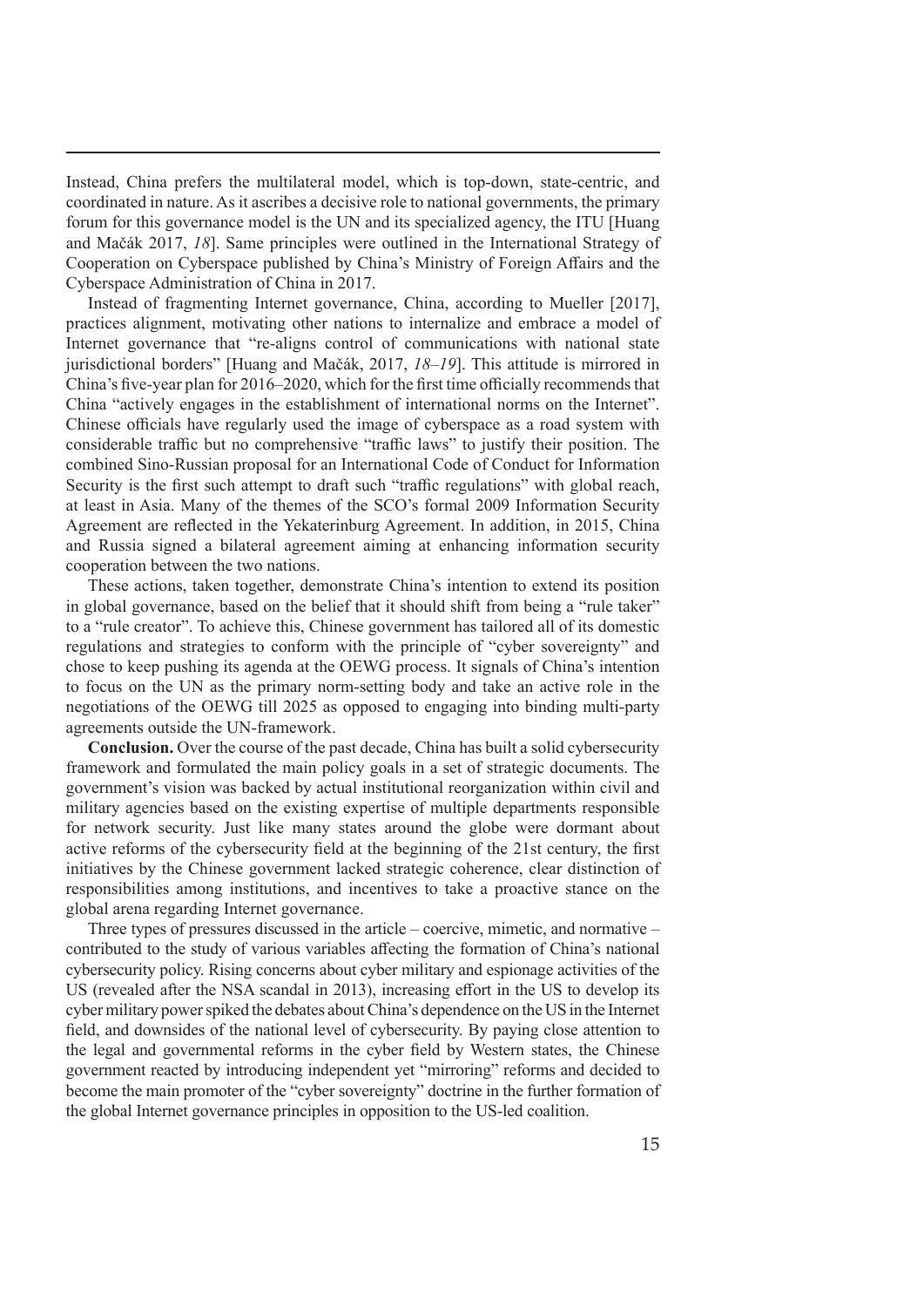The formation of the future international order in cyberspace is mainly manifested in the play of values, the choice of institutional platforms and rule-making, while the evolutionary mechanism for the formation of order depends on the power play between countries and between state and non-state actors. The trend of cooperation and competition between China and the United States is likely to become be an important benchmark for establishing international order in cyberspace.

Finally, it can be observed that in China, the government is driving major cybersecurity policy reforms since 2014. Rapid institutional reorganization improved the decisionmaking and execution mechanisms both for civil and military structures. However, China still has a long way to go to align the actual readiness of private enterprises (both foreign and domestic) and the society with the policy goals. This is especially difficult given the size of the economy and the demographic factors. Pragmatic allocation of resources, heavy emphasis on security and control, as well as increased efforts to expand the number of well-qualified domestic experts in the field can significantly contribute to China's leadership in the field of cyber governance.

#### **BIBLIOGRAPHY**

蔡翠红 (2018). 网络地缘政治:中美关系分析的新视角. 国际政治研究, 1, pp. 9–37.

李侃如, 辛格彼得 (2012). 网络安全与美中关系. Brookings, available at: https://www.brookings.edu/wp-content/uploads/2016/06/0223 cybersecurity china us lieberthal singer pdf Chinese.pdf.

鲁传颖 (2016). 网络空间治理的力量博弈、理念演变与中国战略. 国际展望, 8(01), pp. 117–134+157.

平郎 (2018). 网络空间国际秩序的形成机制. 国际政治科学, 3(1).

王翔 (2016). 中美网络安全领域博弈机理分析及未来展望. 中国与国际关系学刊, 2, pp. 34–51.

Austin G. (2016). "International Legal Norms in Cyberspace: Evolution of China's National Security Motivations" / In: A.-M. Osula and H. Rõigas (eds.), *International Cyber Norms Legal, Policy & Industry Perspectives*. Tallinn : NATO Cooperative Cyber Defence Centre of Excellence, pp. 171–201.

Austin G. (2018). Cybersecurity in China: the next wave. Cham, Switzerland : Springer.

Balke L. (2018). "China's New Cybersecurity Law and U.S.-China Cybersecurity Issues". *Santa Clara Law Review*, 58(1).

Björck F. (2004). "Institutional theory: a new perspective for research into IS/IT security in organizations". *Proceedings of the 37th Hawaii International Conference on System Sciences*.

Clarke R. (2013). Securing Cyberspace Through International Norms. Good Harbor Security Risk Management.

Cyber Magazine (2021). China launches three-year cybersecurity action plan. *Cyber Security*. (online) *Cyber Magazine*, available at: https://cybermagazine.com/ cyber-security/china-launches-three-year-cybersecurity-action-plan (Accessed 20 Jan. 2022).

Daddi T., Bleischwitz R., Todaro N. M., Gusmerotti N. M., & De Giacomo M. R. (2019). "The influence of institutional pressures on climate mitigation and adaptation strategies". *Journal of Cleaner Production*, *244*, 118879.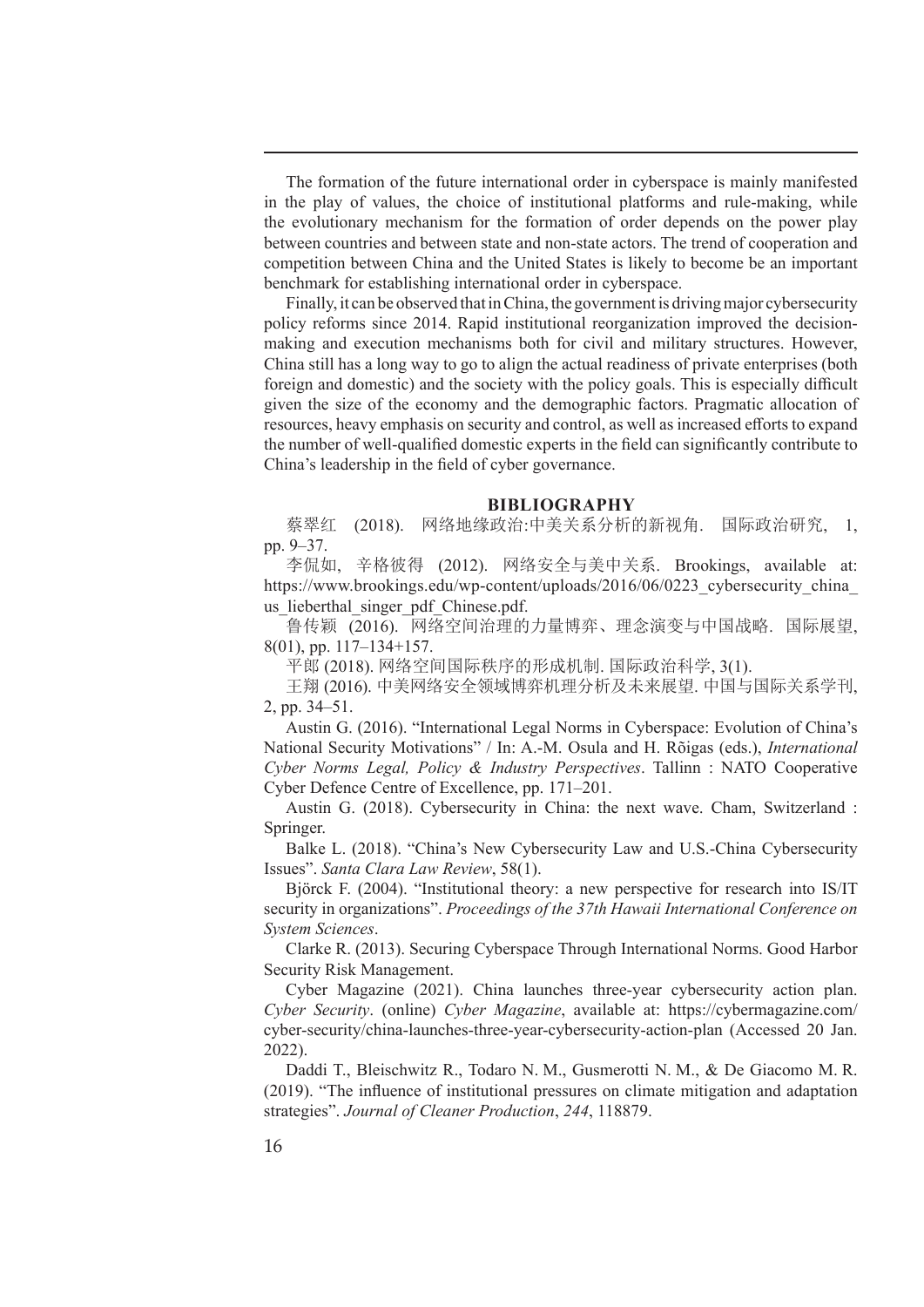Daum T. (2021). AChinese law made in Europe, available at: https://www.ips-journal.eu/ work-and-digitalisation/a-chinese-law-made-in-europe-5596/#:~:text=China (Accessed 3 Feb. 2022).

Deng Z. and Dai J. (2021). The comparison between China's PIPL and EU's GDPR: Practitioners' perspective, available at: https://www.dentons.com/en/insights/ articles/2021/october/8/the-comparison-between-chinas-pipl-and-eus-gdpr.

DiMaggio P. and Powell W. (eds.) (1991). *The New institutionalism in organizational analysis*. Chicago : The University of Chicago Press.

Ghosh P. (2021). China Now Has Almost 1 Billion Internet Users. (online) *Forbes,* available at: https://www.forbes.com/sites/palashghosh/2021/02/04/china-now-hasalmost-1-billion-internet-users/?sh=2741d76526d9 (Accessed 22 Jan. 2022).

Hovav A., & D'Arcy J. (2012). "Applying an extended model of deterrence across cultures: An investigation of information systems misuse in the U. S. and South Korea". *Information & Management*, 49(2), 99–110.

Huang Z. and Mačák K. (2017). "Towards the International Rule of Law in Cyberspace: Contrasting Chinese and Western Approaches". *Chinese Journal of International Law*, 16(2), pp. 271–310.

ITU (2021). *Global Cybersecurity Index 2020*, available at: https://www.itu.int/ epublications/publication/global-cybersecurity-index-2020/en/ (Accessed 8 Nov. 2021).

Jepperson R. (1991). "Institutions, Institutional Effects, and Institutionalism". In: *The new institutionalism in organizational analysis*. Chicago : The University of Chicago Press, pp. 143–163.

Jeyaraj A. and Zadeh A. (2020). "Institutional Isomorphism in Organizational Cybersecurity: A Text Analytics Approach". *Journal of Organizational Computing and Electronic Commerce*, pp. 1–20.

Jiang M. (2020). "Cybersecurity policies in China" / In: L. Belli (ed.), *CyberBRICS: Cybersecurity Regulations in BRICS Countries*. Berlin, Germany : Springer, pp. 195–212.

Ke X., Liu V., Luo Y. and Yu Z. (2021). *Analyzing China's PIPL and how it compares to the EU's GDPR*, available at: https://iapp.org/news/a/analyzing-chinas-pipl-andhow-it-compares-to-the-eus-gdpr/.

Kiyan O. (2021). Establishing Cybersecurity Norms in the United Nations: The Role of U. S.-Russia Divergence. *Harvard International Review*, available at: https://hir.harvard.edu/establishing-cybersecurity-norms-in-the-united-nations-therole-of-u-s-russia-divergence/ (Accessed 4 Feb. 2022).

Levite A. and Lyu J. (2019). Chinese-American Relations in Cyberspace: Toward Collaboration or Confrontation? *Carnegie Endowment for International Peace,* available at: https://carnegieendowment.org/2019/01/24/chinese-american-relations-incyberspace-toward-collaboration-or-confrontation-pub-78213.

Liang Saraf, Hu & Xue. (2007). "Assimilation of Enterprise Systems: The Effect of Institutional Pressures and the Mediating Role of Top Management". *MIS Quarterly*, 31(1), 59.

Lindsay J. R., Tai Ming C. and Reveron D. S. (2015). China and cybersecurity: espionage, strategy, and politics in the digital domain. Oxford : Oxford University Press.

Mueller M. (2017). "Is cybersecurity eating internet governance? Causes and consequences of alternative framings". *Digital Policy, Regulation and Governance*, 19(6), pp. 415–428.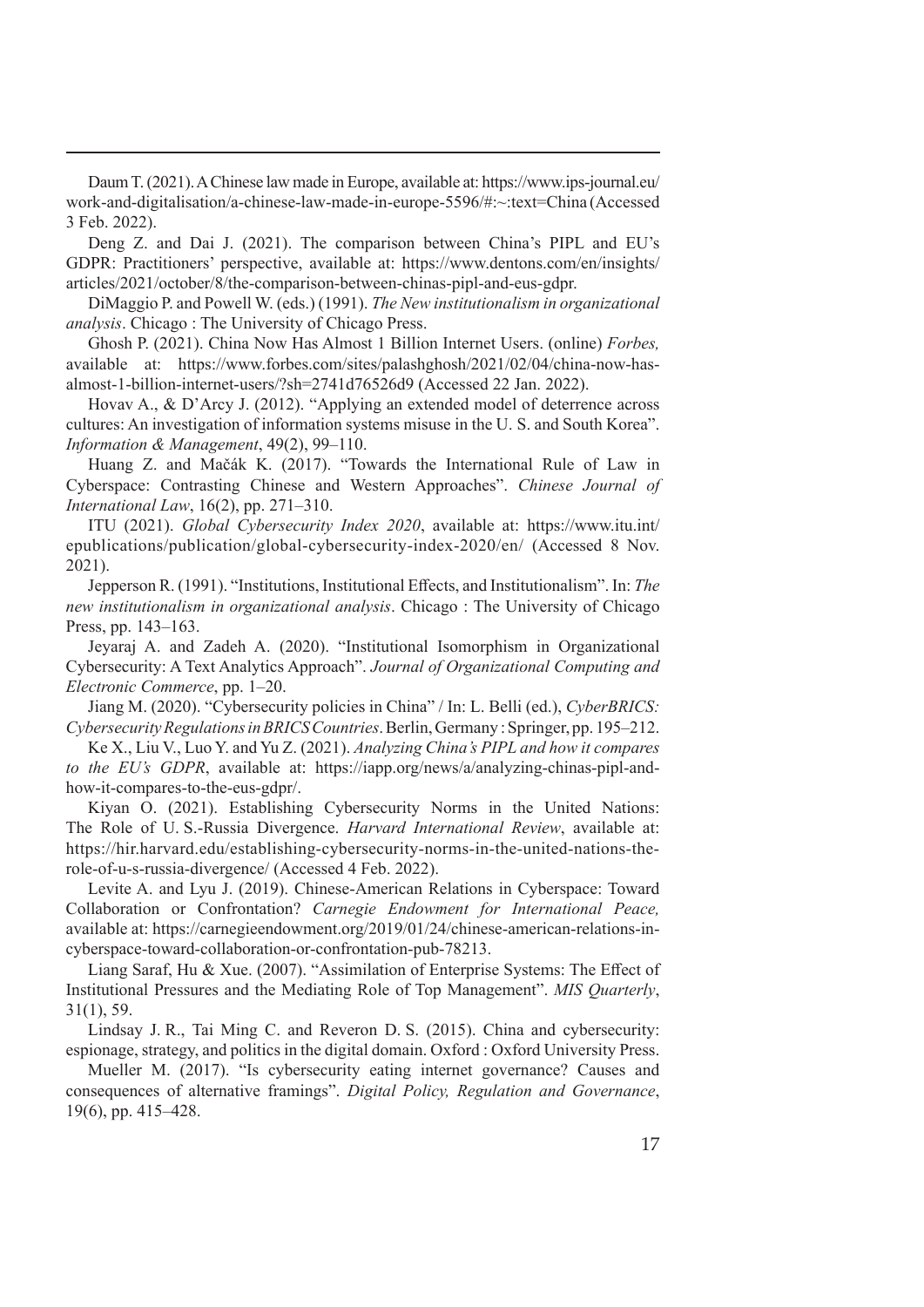NPC (2021). 中华人民共和国个人信息保护法*\_*中国人大网, available at: http://www.npc.gov.cn/npc/c30834/202108/a8c4e3672c74491a80b53a172bb 753fe.shtml.

Osula A. N., Rõigas H. and NATO Cooperative Cyber Defence Centre Of Excellence (2016). *International cyber norms: legal, policy and industry perspectives*. Tallinn, Estonia: NATO Cooperative Cyber Defence Centre Of Excellence.

Peters G. (2019). Institutional Theory in Political Science: the new institutionalism. Edward Elgar Publishing.

Raud M. (2016). China and Cyber: Attitudes, Strategies, Organisation. Tallinn : NATO Cooperative Cyber Defence Centre of Excellence.

Safa N., Von Solms R. and Furnell S. (2016). "Information security policy compliance model in organizations". *Computers & Security*, 56, pp. 70–82, available at: https://www.sciencedirect.com/science/article/pii/S0167404815001583.

Scott R. (1995). Institutions and organizations: ideas, interests and identities. Sage Publications, Inc.

Singh H. P., & Alshammari T. S. (2020). "An Institutional Theory Perspective on Developing a Cyber Security Legal Framework: A Case of Saudi Arabia". *Beijing Law Review*, 11(03), 637–650, available at: https://doi.org/10.4236/blr.2020.113039.

Swaine M. (2013). "Chinese Views on Cybersecurity in Foreign Relations". *China Leadership Monitor*, 42.

Teo H., Wei K., & BenbasatI. (2003). "Predicting Intention to Adopt Interorganizational Linkages: An Institutional Perspective". *MIS Quarterly*, 27(1), 19, available at: https://doi.org/10.2307/30036518.

The International Institute for Strategic Studies (2021). "Cyber Capabilities and National Power: A Net Assessment". UK : The International Institute for Strategic Studies.

The State Council (2021). China's digital economy reaches \$6t in 2020, available at: http://english.www.gov.cn/news/videos/202109/28/content\_WS61527f60c6d0 df57f98e0ff2.html#:~:text=China (Accessed 23 Jan. 2022).

The State Council Information Office (2019). China's National Defense in the New Era. available at: https://english.www.gov.cn/archive/whitepaper/201907/24/content\_ WS5d3941ddc6d08408f502283d.html.

Voo J., Hemani I., Jones S., DeSombre W., Cassidy D. and Schwarzenbach A. (2020). National Cyber Power Index 2020. Cambridge : Belfer Center for Science and International Affairs, Harvard Kennedy School.

Xinhua (2017). International Strategy of Cooperation on Cyberspace, available at: http://www.xinhuanet.com//english/china/2017-03/01/c\_136094371\_2.htm.

Xu L. (2014). "China's Internet Development and Cybersecurity – Policies and Practices". In: *Chinese Cybersecurity and Defense*. London : ISTE Ltd, pp. 1–54.

Zheng D., Chen J., Huang L. and Zhang C. (2013). "E-government adoption in public administration organizations: integrating institutional theory perspective and resourcebased view". *European Journal of Information Systems*, 22(2), pp. 221–234.

## **REFERENCES**

Cài Cuìhóng (2018), "Kiberheopolityka: nova perspektyva dlya analizu kytays'koamerykans'kykh vidnosyn". *Guójì zhèngzhì yánjiū*, 1, pp. 9–37.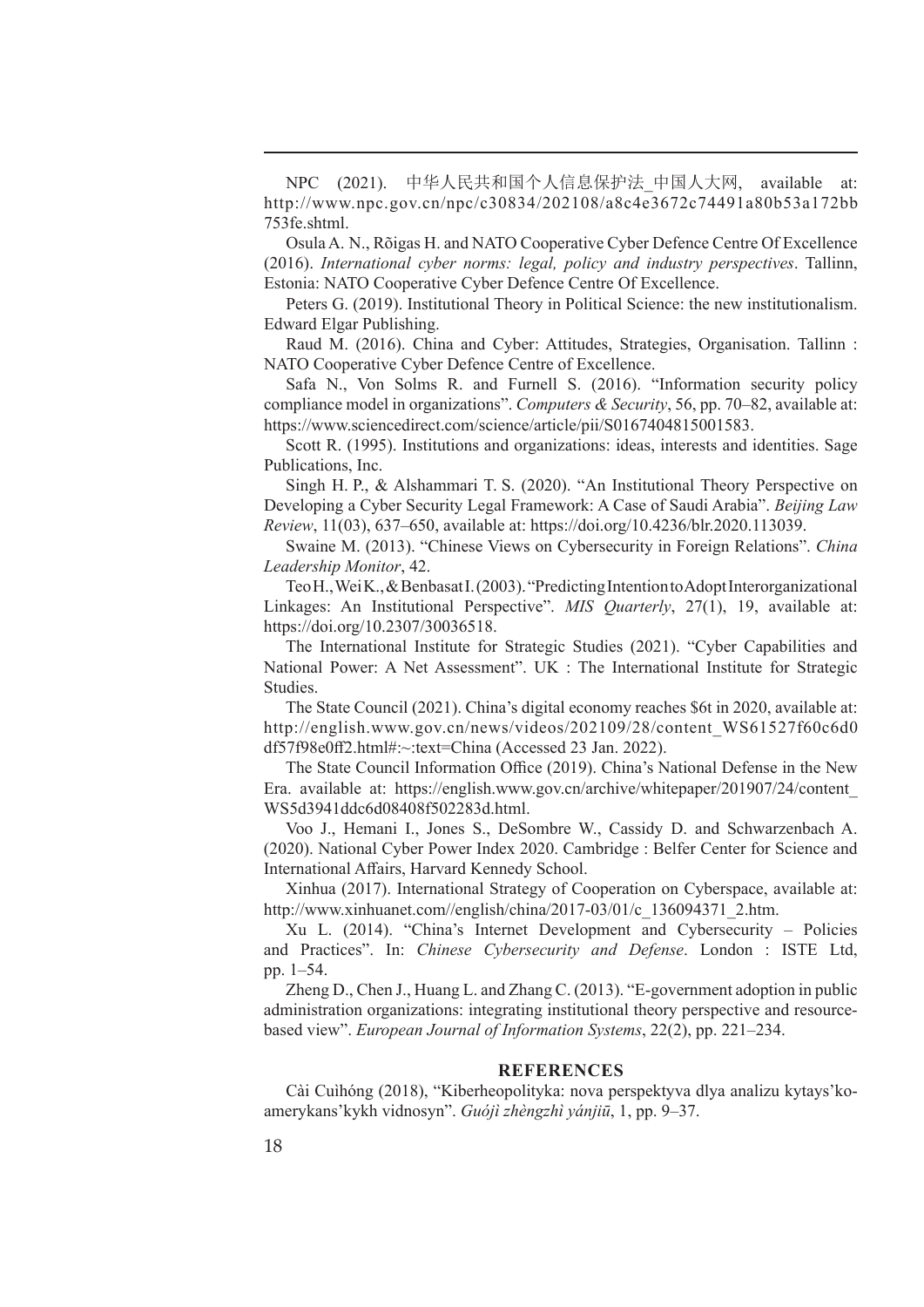Lǐ Kǎnrú, Xīn Gé Bǐ Dé (2012), *Kiberbezpeka ta vidnosyny SSHA ta Kytayu.* Brookings, available at: https://www.brookings.edu/wp-content/uploads/2016/06/0223\_ cybersecurity china us lieberthal singer pdf Chinese.pdf.

Lǔ Chuányǐng (2016), Sylova hra, evolyutsiya kontseptsiyi ta stratehiyi Kytaya v upravlinni kiberprostranstvom. *Guó jì zhǎn wàng* , 8(01), pp. 117–134+157.

Píng Láng (2018), Mekhanizm formuvannya mizhnarodnoho poryadku v kiberprostori. *Guójì zhèngzhì kēxué*, 3(1).

Wáng Xiáng (2016), Analiz ihrovoho mekhanizmu ta maybutnikh perspektyv u sferi kiberbezpeky mizh Kytayem ta SSHA. *Zhōngguó yǔ guójì guānxì xué kān*, 2, pp. 34–51.

Austin G. (2016), "International Legal Norms in Cyberspace: Evolution of China's National Security Motivations". In: A.-M. Osula and H. Rõigas, eds., *International Cyber Norms Legal, Policy & Industry Perspectives*. Tallinn: NATO Cooperative Cyber Defence Centre of Excellence, pp. 171–201.

Austin G. (2018), *Cybersecurity in China: the next wave*. Cham, Switzerland: Springer.

Balke L. (2018), "China's New Cybersecurity Law and US-China Cybersecurity Issues". *Santa Clara Law Review*, 58(1).

Björck F. (2004), "Institutional theory: a new perspective for research into IS/IT security in organizations". *Proceedings of the 37th Hawaii International Conference on System Sciences*.

Clarke R. (2013), *Securing Cyberspace Through International Norms*. Good Harbor Security Risk Management.

Cyber Magazine (2021), *China launches three-year cybersecurity action plan | Cyber Security*. (online) Cyber Magazine, available at: https://cybermagazine.com/ cyber-security/china-launches-three-year-cybersecurity-action-plan (Accessed 20 Jan. 2022).

Daddi T., Bleischwitz R., Todaro N. M., Gusmerotti N. M., & De Giacomo M. R. (2019), "The influence of institutional pressures on climate mitigation and adaptation strategies". *Journal of Cleaner Production*, *244*, 118879.

Daum T. (2021), A*Chinese law made in Europe*, available at: https://www.ips-journal. eu/work-and-digitalisation/a-chinese-law-made-in-europe-5596/#:~:text=China (Accessed 3 Feb. 2022).

Deng Z. and Dai J. (2021), *The comparison between China's PIPL and EU's GDPR: Practitioners' perspective*, available at: https://www.dentons.com/en/insights/ articles/2021/october/8/the-comparison-between-chinas-pipl-and-eus-gdpr.

DiMaggio P. and Powell W. eds., (1991), *The New institutionalism in organizational analysis*. Chicago: The University of Chicago Press.

Ghosh P. (2021). *China Now Has Almost 1 Billion Internet Users*. (online) Forbes, available at: https://www.forbes.com/sites/palashghosh/2021/02/04/china-now-hasalmost-1-billion-internet-users/?sh=2741d76526d9 (Accessed 22 Jan. 2022).

Hovav A., & D'Arcy J. (2012), "Applying an extended model of deterrence across cultures: An investigation of information systems misuse in the U. S. and South Korea". *Information & Management*, 49(2), 99–110.

Huang Z. and Mačák K. (2017), "Towards the International Rule of Law in Cyberspace: Contrasting Chinese and Western Approaches". *Chinese Journal of International Law*, 16(2), pp. 271–310.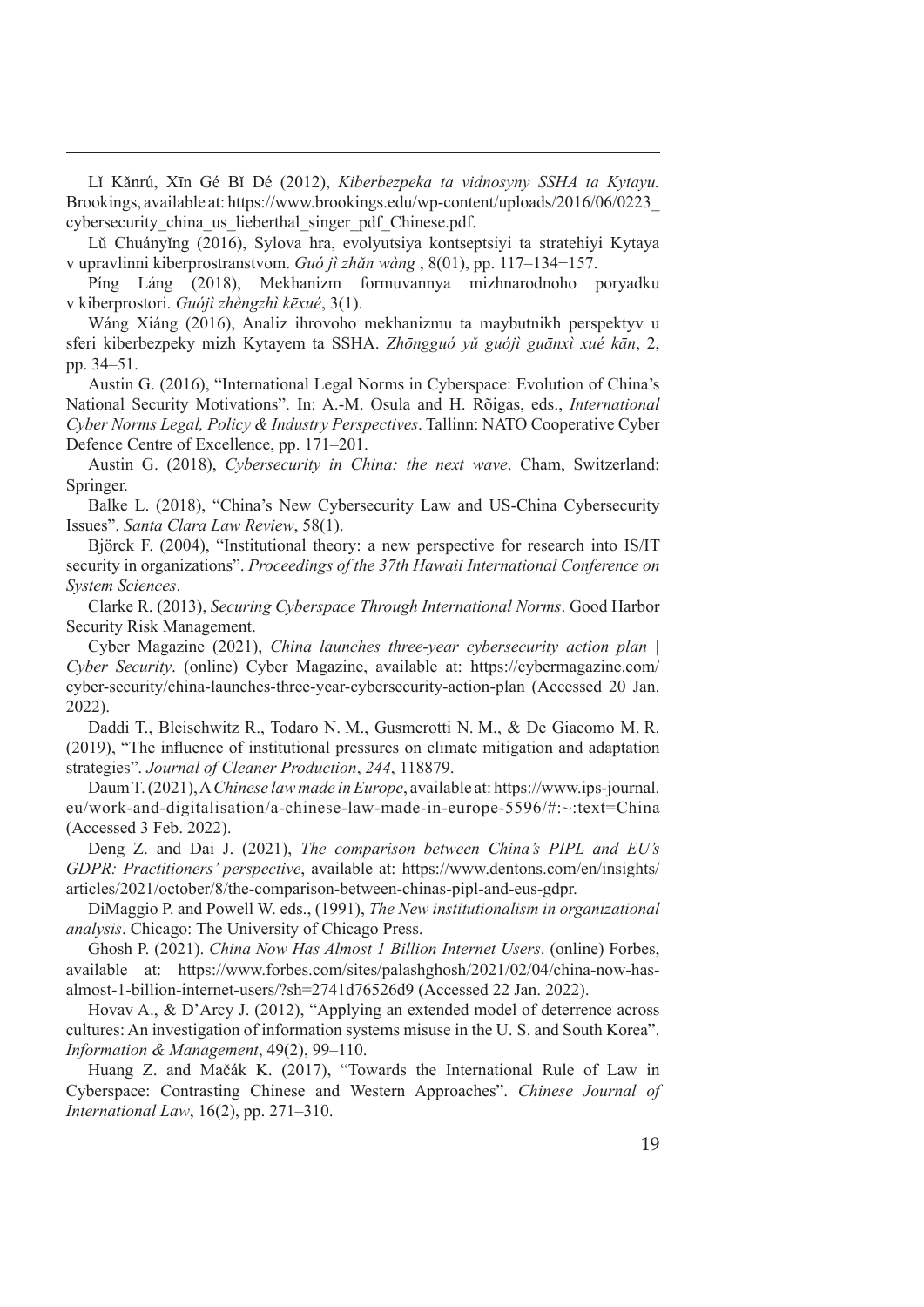ITU (2021), *Global Cybersecurity Index 2020*, available at: https://www.itu.int/ epublications/publication/global-cybersecurity-index-2020/en/ (Accessed 8 Nov. 2021).

Jepperson R. (1991), "Institutions, Institutional Effects, and Institutionalism". In: *The new institutionalism in organizational analysis*. Chicago: The University of Chicago Press, pp. 143–163.

Jeyaraj A. and Zadeh A. (2020), "Institutional Isomorphism in Organizational Cybersecurity: A Text Analytics Approach". *Journal of Organizational Computing and Electronic Commerce*, pp. 1–20.

Jiang M. (2020), "Cybersecurity policies in China". In: L. Belli (ed.), *CyberBRICS: Cybersecurity Regulations in BRICS Countries*. Berlin, Germany: Springer, pp. 195–212.

Ke X., Liu V., Luo Y. and Yu Z. (2021), *Analyzing China's PIPL and how it compares to the EU's GDPR*, available at: https://iapp.org/news/a/analyzing-chinas-pipl-andhow-it-compares-to-the-eus-gdpr/.

Kiyan O. (2021), *Establishing Cybersecurity Norms in the United Nations: The Role of US-Russia Divergence*. Harvard International Review, available at: https://hir.harvard.edu/establishing-cybersecurity-norms-in-the-united-nations-therole-of-u-s-russia-divergence/ (Accessed 4 Feb. 2022).

Levite A. and Lyu J. (2019), *Chinese-American Relations in Cyberspace: Toward Collaboration or Confrontation?* Carnegie Endowment for International Peace, available at: https://carnegieendowment.org/2019/01/24/chinese-american-relations-incyberspace-toward-collaboration-or-confrontation-pub-78213.

Liang Saraf, Hu & Xue. (2007), "Assimilation of Enterprise Systems: The Effect of Institutional Pressures and the Mediating Role of Top Management". *MIS Quarterly*, 31(1), 59.

Lindsay J. R., Tai Ming C. and Reveron D. S. (2015), *China and cybersecurity: espionage, strategy, and politics in the digital domain*. Oxford: Oxford University Press.

Mueller M. (2017), "Is cybersecurity eating internet governance? Causes and consequences of alternative framings". *Digital Policy, Regulation and Governance*, 19(6), pp. 415–428.

NPC (2021), *Zakon Kytays'koyi Narodnoyi Respubliky pro zakhyst personal'noyi informatsiyi*, available at: http://www.npc.gov.cn/npc/c30834/202108/ a8c4e3672c74491a80b53a172bb753fe.shtml.

Osula A. N., Rõigas H. and NATO Cooperative Cyber Defence Centre Of Excellence (2016), *International cyber norms: legal, policy and industry perspectives*. Tallinn, Estonia: NATO Cooperative Cyber Defence Centre Of Excellence.

Peters G. (2019), *Institutional Theory in Political Science: the new institutionalism.* Edward Elgar Publishing.

Raud M. (2016), *China and Cyber: Attitudes, Strategies, Organization*. Tallinn: NATO Cooperative Cyber Defence Centre of Excellence.

Safa N., Von Solms R. and Furnell S. (2016), "Information security policy compliance model in organizations". *Computers & Security*, 56, pp. 70–82, available at: https://www.sciencedirect.com/science/article/pii/S0167404815001583.

Scott R. (1995), *Institutions and organizations: ideas, interests and identities*. Sage Publications, Inc.

Singh H. P., & Alshammari T. S. (2020), "An Institutional Theory Perspective on Developing a Cyber Security Legal Framework: A Case of Saudi Arabia". *Beijing Law Review*, 11(03), 637–650, available at: https://doi.org/10.4236/blr.2020.113039.